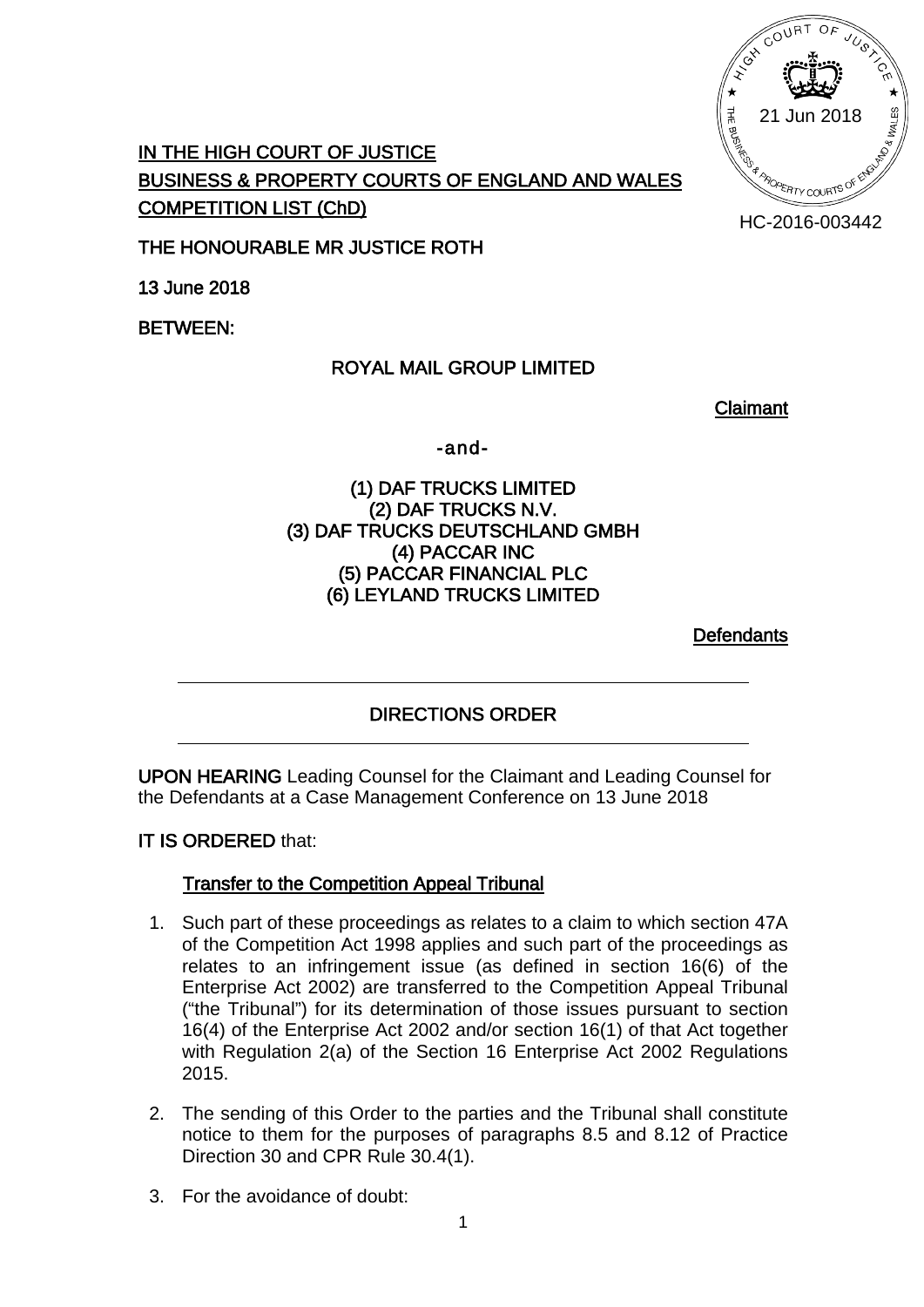- (a) neither this Order giving effect to the said transfer, nor the transfer itself, is intended to alter, limit or exclude in any respect any element of the Claimant's claim as constituted in this court prior to the transfer taking effect. If and to the extent that any element of the Claimant's claim as constituted in this court prior to the transfer taking effect is not capable of falling within the jurisdiction of the Tribunal on a transfer, or would be altered, limited or excluded by this Order or the transfer, it is not subject to this Order and remains within the jurisdiction of this court;
- (b) the proceedings were and shall continue to be regarded as having been commenced in this court. Any further statements of case or amendments to a statement of case shall be made in accordance with the Civil Procedure Rules and not with the Competition Appeal Tribunal Rules 2015 ("the CAT Rules");
- (c) any appeal to the Court of Appeal against the determination by the Tribunal of the issues transferred or an order of the court giving effect to that determination shall be governed by the rules in CPR Part 52; and
- (d) this court may give such further directions or make such further order as it thinks fit in connection with the transfer and/or with any such element as referred to above.

#### **Amendments to statements of case**

- 4. The Claimant shall circulate draft Re-Amended Particulars of Claim to the Defendants by no later than 21 September 2018.
- 5. The Defendants shall confirm by no later than 28 September 2018 whether they consent to the proposed amendments pursuant to CPR 17.1(2)(a). If the Defendants consent to the amendments sought, the Claimant shall file at the Tribunal the draft Re-Amended Particulars of Claim in the form agreed to with a request for an order for permission to amend.
- 6. To the extent the Defendants do not consent to the amendments sought, the Claimant shall make any application to the Tribunal for permission to amend its Amended Particulars of Claim by no later than 5 October 2018.
- 7. Within the later of:
	- (a) 35 days of receipt of the Draft Re-Amended Particulars of Claim; and
	- (b) 21 days of receipt of the Re-Amended Particulars of Claim as permitted by the Tribunal

the Defendants shall serve and file their Re-Amended Defence in response thereto. Those amendments may include any consequential amendments arising from the Amended Defendants' Statement of Case on Foreign Law (see paragraph 9 below).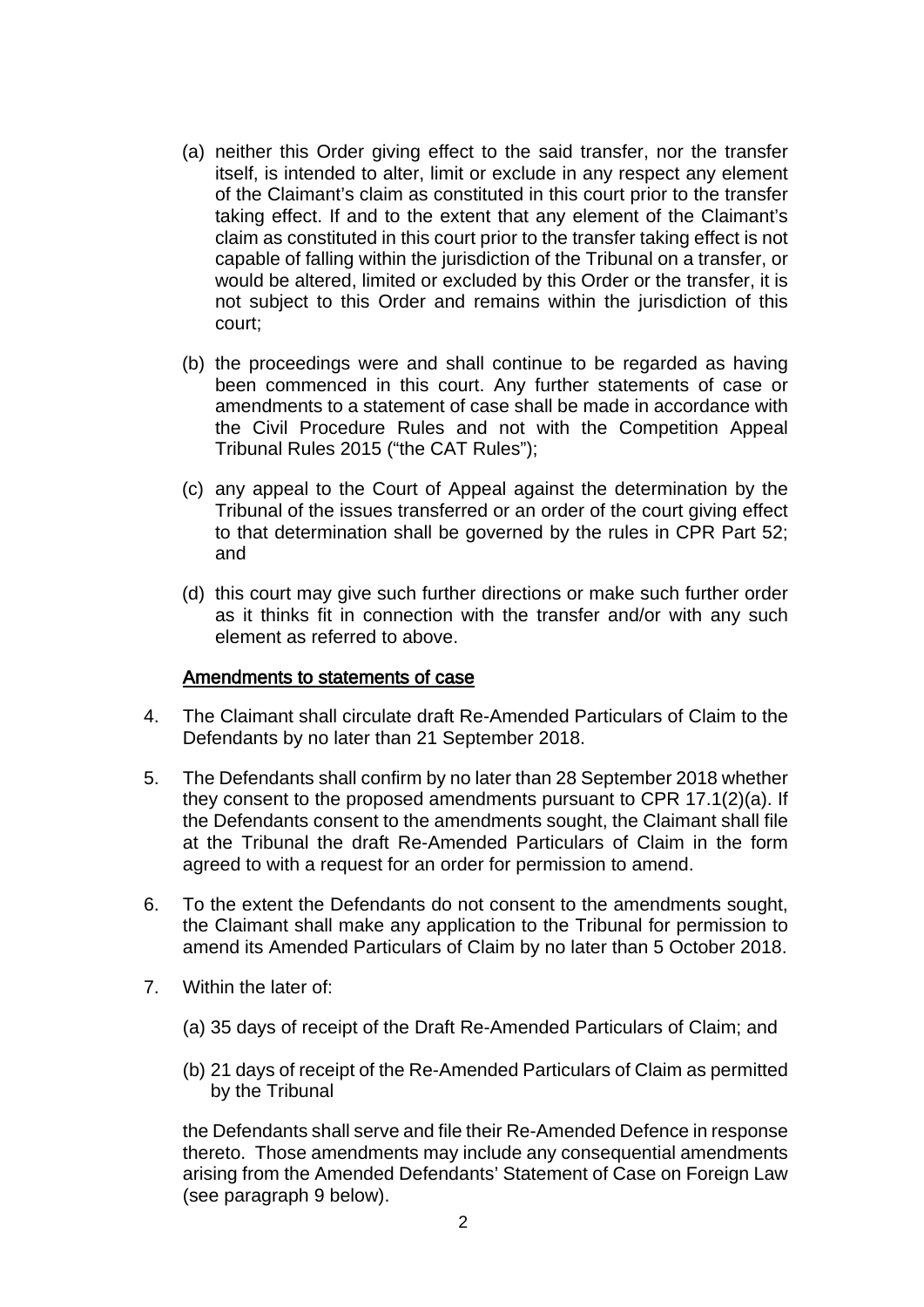8. Within 21 days of receipt of the sealed Re-Amended Defence, the Claimant shall (if so advised) serve and file its Amended Reply.

#### *Statements of case on foreign law*

- 9. By no later than 21 September 2018, the Defendants shall file and serve an Amended Defendants' Statement of Case on Foreign Law.
- 10. Within 35 days of receipt of the Amended Defendants' Statement of Case on Foreign Law, the Claimant shall file and serve an Amended Claimant's Response to the Defendants' Statement on Foreign Law.
- 11. Within 21 days of receipt of the Amended Claimant's Response to the Defendants' Statement on Foreign Law, the Defendants shall (if so advised) file and serve an Amended Reply on Foreign Law.

*Costs of amendments to statements of case*

12. The costs of and occasioned by any of the above amendments shall be reserved.

#### **Disclosure by the parties / the provision of information for the economic experts' analyses**

#### *Cost of materials for Truck manufacture*

- 13. By no later than 13 July 2018, the Defendants' expert economist is to write to the Claimant's expert indicating how he proposes to address variations in the cost of materials used in the manufacturing of Trucks in his econometric analysis.
- 14. By no later than 20 July 2018, the parties' experts are to meet in the absence of legal representatives and on a without prejudice basis, to discuss how the variation in price of materials can be addressed and what available data is required for that purpose for use in their econometric analysis, given the need for proportionate disclosure. As soon as is practicable thereafter, the parties' experts are to produce a joint statement setting out their conclusions and any points of disagreement.

#### *Prices paid by the Claimant*

- 15. By no later than 4 July 2018, the Claimant is to provide to the Defendants a schedule setting out the price that it says is the effective price it paid in respect of all Trucks sold to it by the Defendants from January 1994 to September 2017 (inclusive), explaining the basis for any adjustments made to the invoice prices (the "Effective RM Prices").
- 16. By no later than 25 July 2018, the Defendants are to respond to the Claimants' schedule indicating which matters are agreed and/or what further adjustments they contend should be made to the Effective RM Prices, explaining the basis for any such adjustments.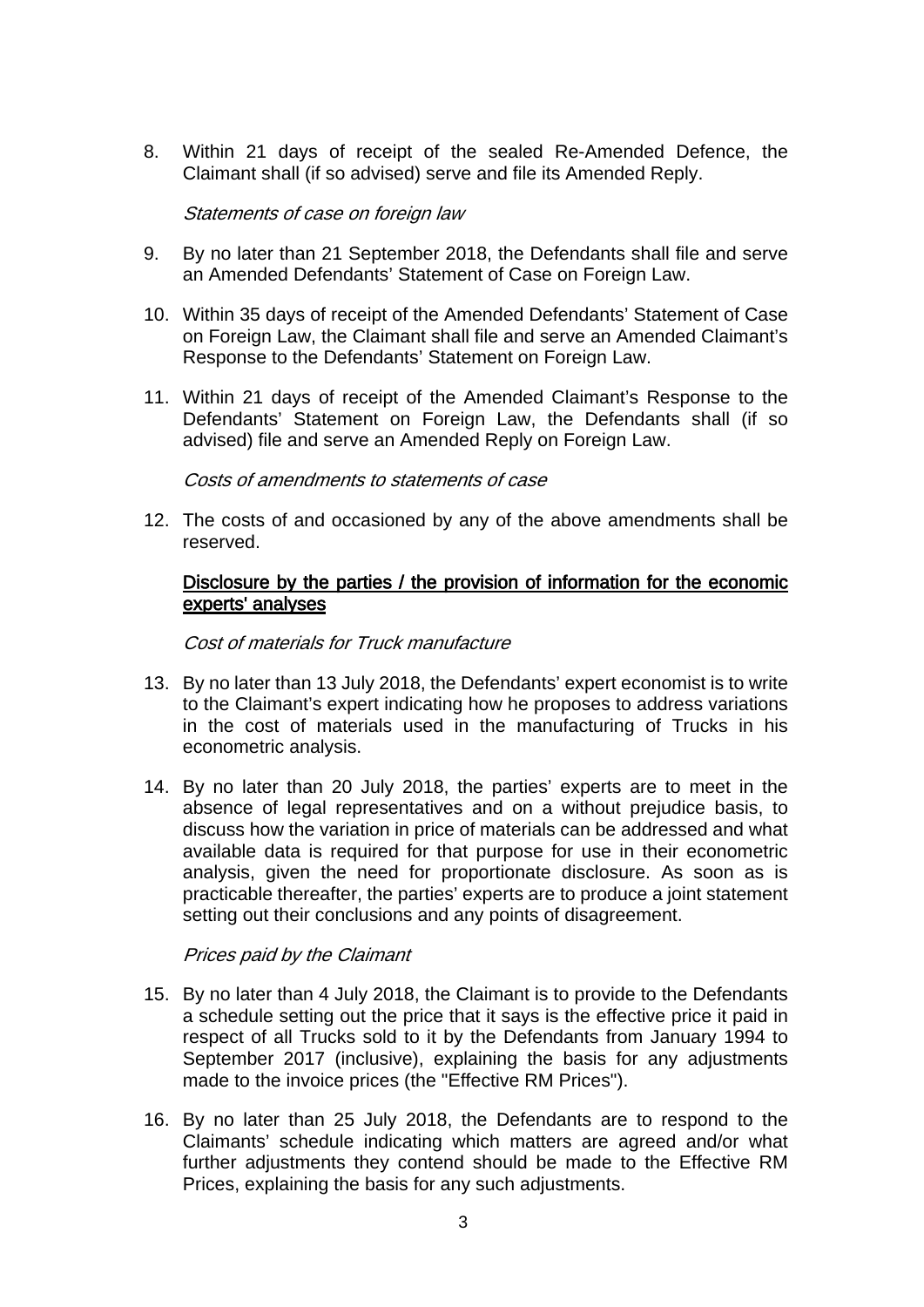### *Further economic disclosure*

- 17. By no later than 12 October 2018, the parties shall disclose by list the documents in their control falling within the categories set out in Annex 1 to this Order, under the respective headings "Claimant disclosure" and "Defendants' disclosure" as appropriate.
- 18. The documents to be disclosed pursuant to paragraph 17:
	- (a) may be confined to the best available evidence about the information which is the subject matter of the listed categories, which may be in the form of electronic databases or other electronic documents, save where (i) the party concerned does not in fact keep any documents in respect of that subject matter in electronic form, or (ii) although it does keep documents in respect of that subject matter in electronic form, the relevant information in those electronic documents is unreliable in view of the way in which it was collected, or (iii) the best available evidence falls instead to be obtained from hard copy documents or a combination of hard copy documents and electronic databases or other electronic documents. In each case, the party disclosing information pursuant to this provision should explain why the evidence it is providing is the "best available evidence" and why further disclosure is not proportionate, in particular if the excluded information is within an electronic database;
	- (b) if contained in the form of an electronic database or extract therefrom, should be provided in their native electronic format, together with a statement on how the relevant information has been compiled for the database, and, if appropriate, guidance on how it is to be examined; and
	- (c) shall include documents in the public domain.
- 19. In the event that the disclosure of documents referred to in paragraph 17 above in respect of any of the categories listed in Annex 1 is considered by the party concerned to be disproportionately costly, that party may, in the alternative to giving disclosure, directly provide information on the matters specified, by 12 October 2018. Where information is provided in lieu of disclosure it shall be verified by a statement of truth and supported by a description of the sources from which the information concerned has been compiled and an explanation as to why the underlying disclosure is disproportionately costly.

## **Disclosure Statements**

20. The parties' disclosure by list, given pursuant to paragraph 17 above, shall be accompanied by disclosure statements within the meaning of CPR Rule 31.10(6)(7) and (9).

## **Inspection of documents and provision of copies**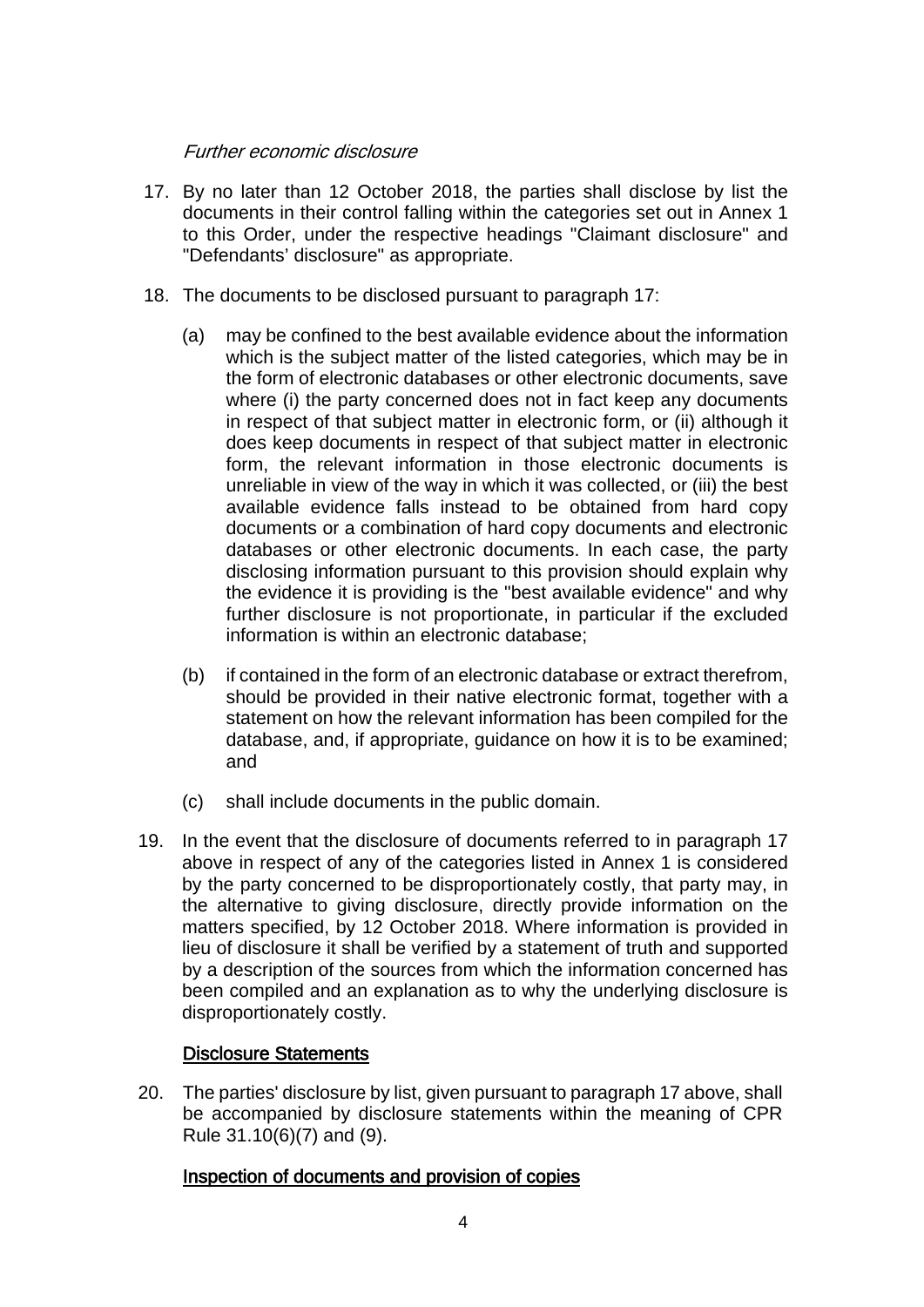21. Requests for inspection of documents disclosed above shall be made within 7 days after service of the lists. Copies of documents requested to be inspected shall be provided within 7 days of making the request.

#### **Further case management conference ("CMC")**

22. A further CMC shall be listed in the Tribunal on a date to be fixed in November 2018 with a time estimate of 1 day.

#### **Witness Statements**

- 23. On 12 October 2018 the parties shall exchange a list of the witnesses of fact on whom it is their intention to rely, with a job title and job description for each witness and a brief explanation of what matters that witness intends to speak to.
- 24. Either party may amend its list of witnesses at any time before exchange of witness statements provided that it notifies the other party once it has decided to call an additional witness or not to call a witness on the list provided pursuant to paragraph 23.
- 25. The parties shall exchange signed statements of witnesses of fact by 13 February 2019. Before exchange the parties shall liaise with a view to agreeing a method of identification of any documents referred to in the witness statements.
- 26. Where a party intends to rely on hearsay evidence at trial which is not contained in a witness statement, the party is to serve a notice on the other party which identifies the hearsay evidence, states that the party serving the notice proposes to rely on the hearsay evidence at trial, and gives an explanation of why the witness will not be called. The party proposing to rely on the hearsay evidence must serve the notice no later than the latest date for serving witness statements, and if the hearsay evidence is to be in a document, supply a copy to the other party if requested to do so.
- 27. By 6 weeks after the date of exchange of the factual witness statements referred to in paragraph 25 above, the parties shall exchange signed statements of witnesses of fact and any hearsay notice as aforesaid in response.

#### **Experts**

- 28. The experts shall by 12 April 2019 hold without prejudice discussions in the absence of legal representatives for the purpose of:
	- (a) Identifying the issues, if any, between them;
	- (b) Explaining their respective proposed approach and methodology in relation to addressing the issues; and
	- (c) Where possible, reaching agreement on those issues.